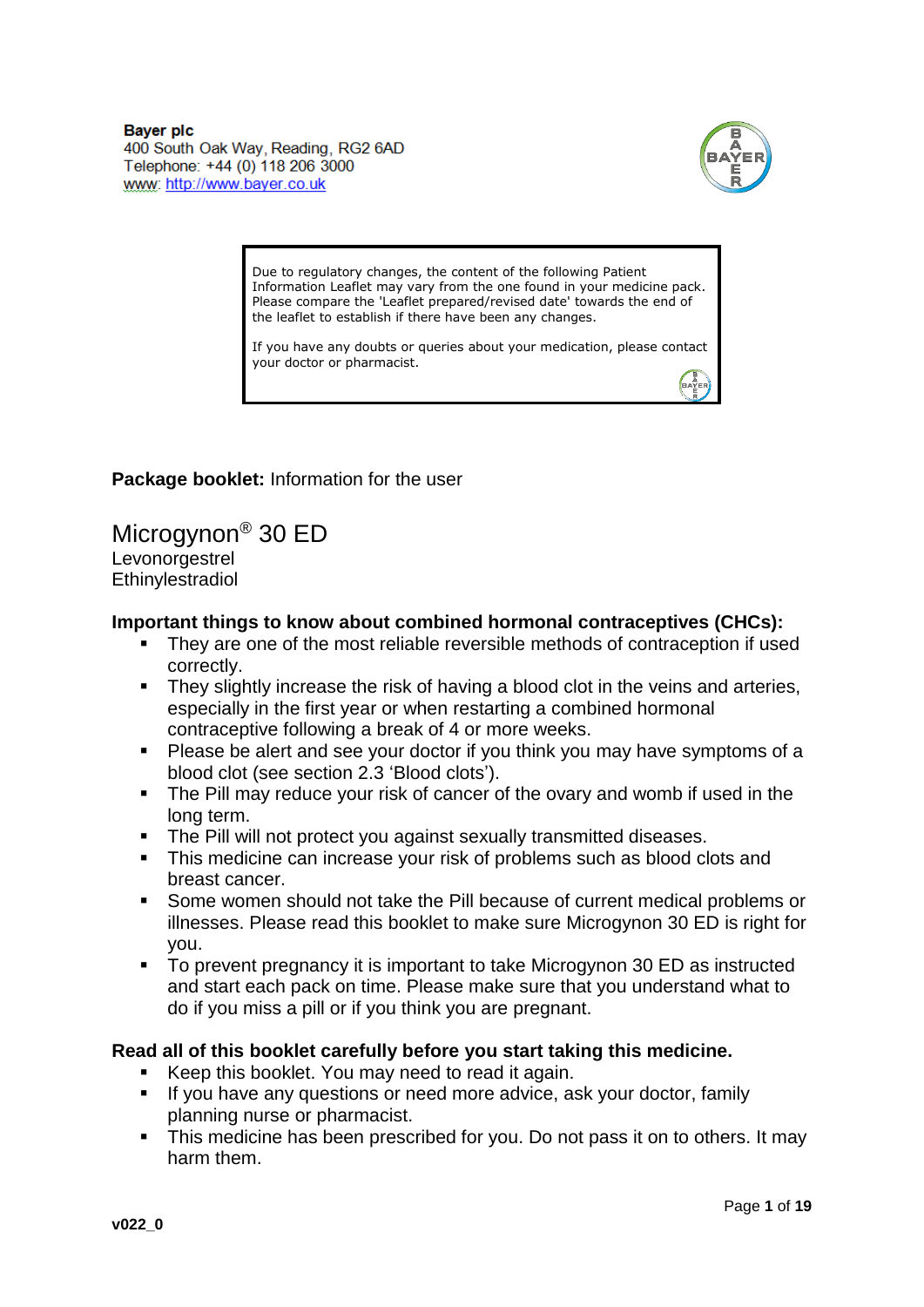**If any of the side effects get severe**, or if you notice any not listed in this booklet, please tell your doctor, family planning nurse or pharmacist.

## **In this booklet:**

- 1. What Microgynon 30 ED does
- 2. What you need to know before you use Microgynon 30 ED
- 3. Taking Microgynon 30 ED
- 3.3 A missed pill
- 4. Possible side effects
- 5. How to store Microgynon 30 ED
- 6. What is in Microgynon 30 ED and who makes it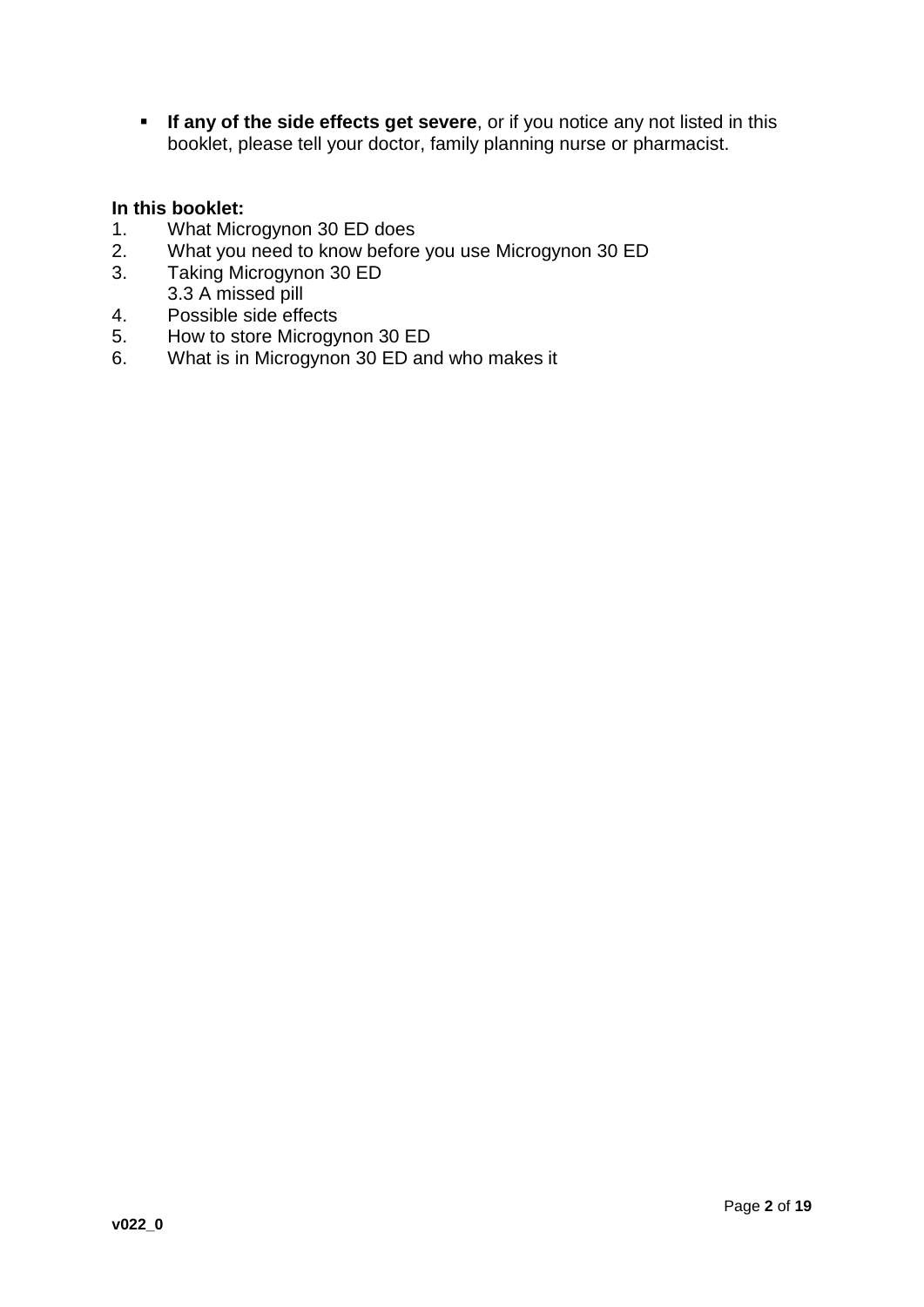# **1. What Microgynon 30 ED does**

Microgynon 30 ED is a combined oral contraceptive pill ('the Pill'). **You take it to stop you getting pregnant**.

This contraceptive contains two types of female sex hormones, oestrogen and progestogen. These hormones stop you getting pregnant by working in three ways: by preventing an egg being released from your ovaries; by making the fluid (mucus) in your cervix thicker, which makes it more difficult for sperm to enter the womb; and by preventing the lining of your womb thickening enough for an egg to grow in it.

Microgynon 30 ED is taken every day without a break. You take an 'active pill' each day for 21 days, followed by an 'inactive pill' each day for 7 days.

### **The benefits of taking the Pill** include:

- it is one of the most reliable reversible methods of contraception if used correctly
- **i** it doesn't interrupt sex
- **i** it usually makes your periods regular, lighter and less painful
- **i** it may help with pre-menstrual symptoms.

Microgynon 30 ED will not protect you against sexually transmitted infections, such as Chlamydia or HIV. Only condoms can help to do this.

### **Microgynon 30 ED needs to be taken as directed to prevent pregnancy.**

# **2. What you need to know before you use Microgynon 30 ED**

#### **General notes**

Before you start using Microgynon 30 ED you should read the information on blood clots in section 2. It is particularly important to read the symptoms of a blood clot – see Section 2.3 'Blood clots'.

It's important that you understand the benefits and risks of taking the Pill before you start taking it, or when deciding whether to carry on taking it. Although the Pill is suitable for most healthy women it isn't suitable for everyone.

→ **Tell your doctor** if you have any of the illnesses or risk factors mentioned in this booklet.

#### **Before you start taking the Pill**

 Your doctor will ask about you and your family's medical problems, check your blood pressure and exclude the likelihood of you being pregnant. You may also need other checks, such as a breast examination, but only if these examinations are necessary for you, or if you have any special concerns.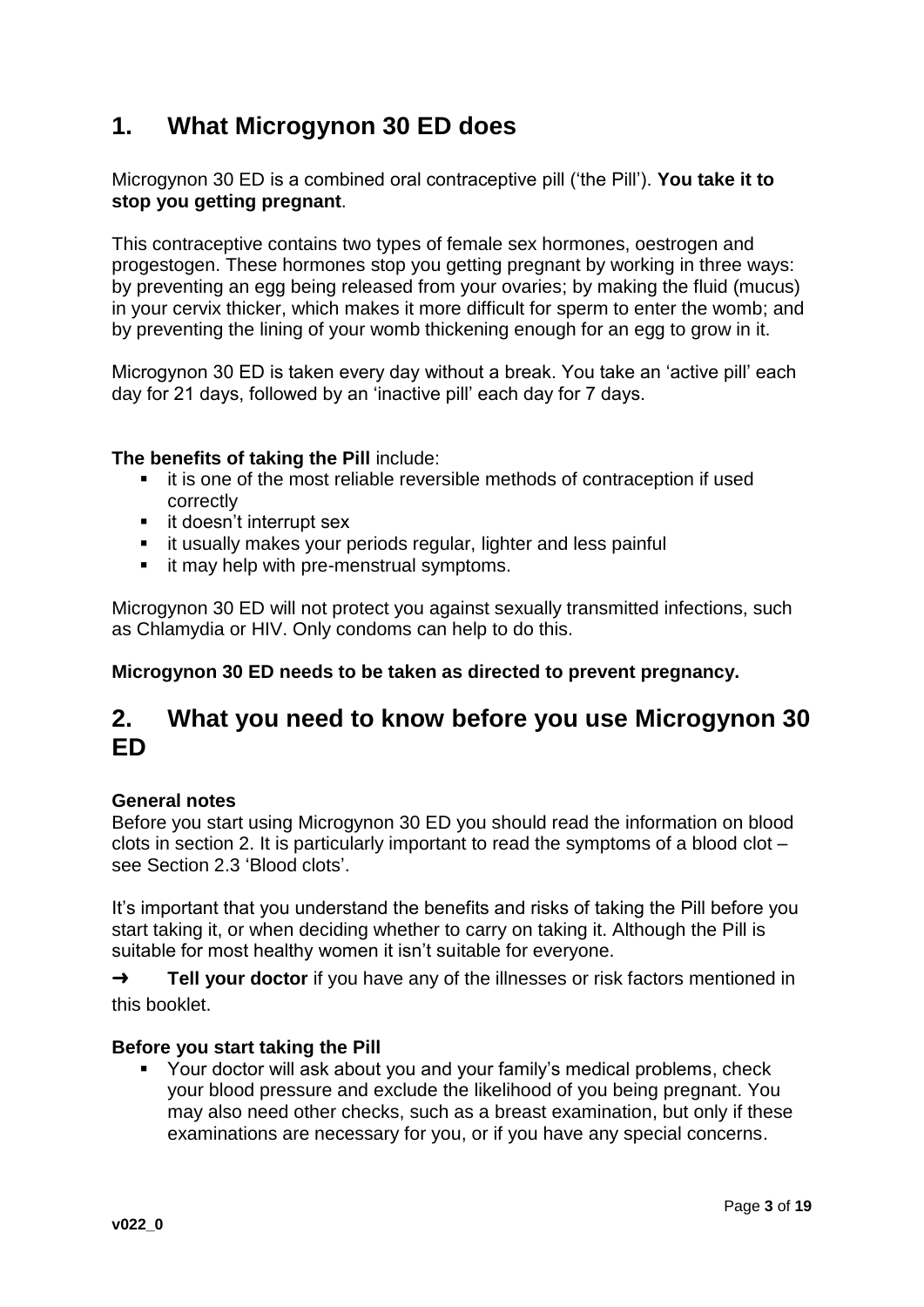## **While you're on the Pill**

- You will need **regular check-ups** with your doctor or family planning nurse, usually when you need another prescription of the Pill.
- You should go for **regular cervical smear** tests.
- **Check your breasts** and nipples every month for changes tell your doctor if you can see or feel anything odd, such as lumps or dimpling of the skin.
- **If you need a blood test** tell your doctor that you are taking the Pill, because the Pill can affect the results of some tests.
- **If you're going to have an operation**, make sure your doctor knows about it. You may need to stop taking the Pill about 4–6 weeks before the operation. This is to reduce the risk of a blood clot (see section 2.3). Your doctor will tell you when you can start taking the Pill again.

## **2.1 When you should not use Microgynon 30 ED**

You should not use Microgynon 30 ED if you have any of the conditions listed below. If you do have any of the conditions listed below, you must tell your doctor. Your doctor will discuss with you what other form of birth control would be more appropriate.

### **Do not use Microgynon 30 ED:**

- If you have (or have ever had) a blood clot in a blood vessel of your legs (deep vein thrombosis, DVT), your lungs (pulmonary embolus, PE) or other organs
- If you know you have a disorder affecting your blood clotting  $-$  for instance, protein C deficiency, protein S deficiency, antithrombin-III deficiency, Factor V Leiden or antiphospholipid antibodies
- If you need an operation or if you are off your feet for a long time (see section 'Blood clots')
- If you have ever had a heart attack or stroke
- If you have (or have ever had) angina pectoris (a condition that causes severe chest pain and may be a first sign of a heart attack) or transient ischaemic attack (TIA – temporary stroke symptoms)
- If you have any of the following diseases that may increase your risk of a clot in the arteries:
	- severe diabetes with blood vessel damage
	- very high blood pressure
	- a very high level of fat in the blood (cholesterol or triglycerides)
	- a condition known as hyperhomocysteinaemia
- If you have (or have ever had) a type of migraine called 'migraine with aura'
- If you have or have ever had breast cancer
- If you have ever had a severe liver disease, and you have been told by your doctor that your liver function test results are not yet back to normal
- **If you have ever had liver tumours**
- If you are allergic (*hypersensitive*) to any of the ingredients in Microgynon 30 ED.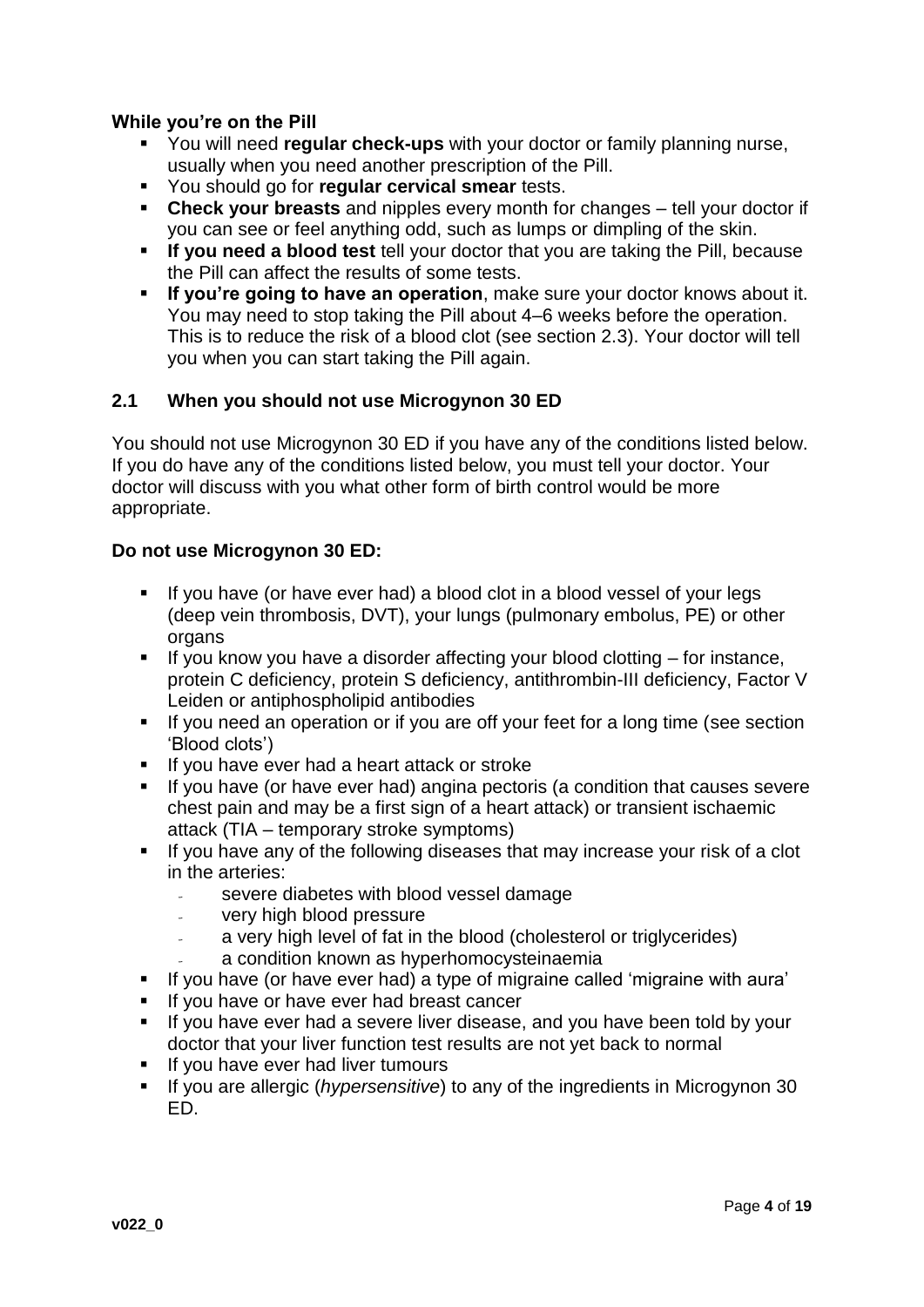Do not use Microgynon 30 ED if you have hepatitis C and are taking the medicinal products containing ombitasvir/paritaprevir/ritonavir and dasabuvir (see also in section "Taking other medicines").

➜ **Tell your doctor or family planning nurse** if you have any medical problems or illnesses.

# **2.2 When to take special care with Microgynon 30 ED**

When should you contact your doctor?

Seek urgent medical attention

if you notice possible signs of a blood clot that may mean you are suffering from a blood clot in the leg (i.e. deep vein thrombosis), a blood clot in the lung (i.e. pulmonary embolism), a heart attack or a stroke (see 'Blood clots' section below).

For a description of the symptoms of these serious side effects please go to 'How to recognise a blood clot'.

Some of the conditions listed below can be made worse by taking the Pill. Or they may mean it is less suitable for you. You may still be able to take Microgynon 30 ED but you need to take special care and have check-ups more often.

### **Tell your doctor if any of the following conditions apply to you.**

If the condition develops, or gets worse while you are using Microgynon 30 ED, you should also tell your doctor.

- If you have Crohn's disease or ulcerative colitis (chronic inflammatory bowel disease)
- $\blacksquare$  If you have systemic lupus erythematosus (SLE a disease affecting your natural defence system)
- If you have haemolytic uraemic syndrome ( $HUS a$  disorder of blood clotting causing failure of the kidneys)
- If you have sickle cell anaemia (an inherited disease of the red blood cells)
- If you have inflammation of the pancreas (*pancreatitis*)
- If you have elevated levels of fat in the blood (hypertriglyceridaemia) or a positive family history for this condition. Hypertriglyceridaemia has been associated with an increased risk of developing pancreatitis (inflammation of the pancreas)
- **If you need an operation, or you are off your feet for a long time (see in** section 2.3 'Blood clots')
- If you have just given birth you are at an increased risk of blood clots. You should ask your doctor how soon after delivery you can start taking Microgynon 30 ED
- **If you have an inflammation in the veins under the skin (superficial** thrombophlebitis)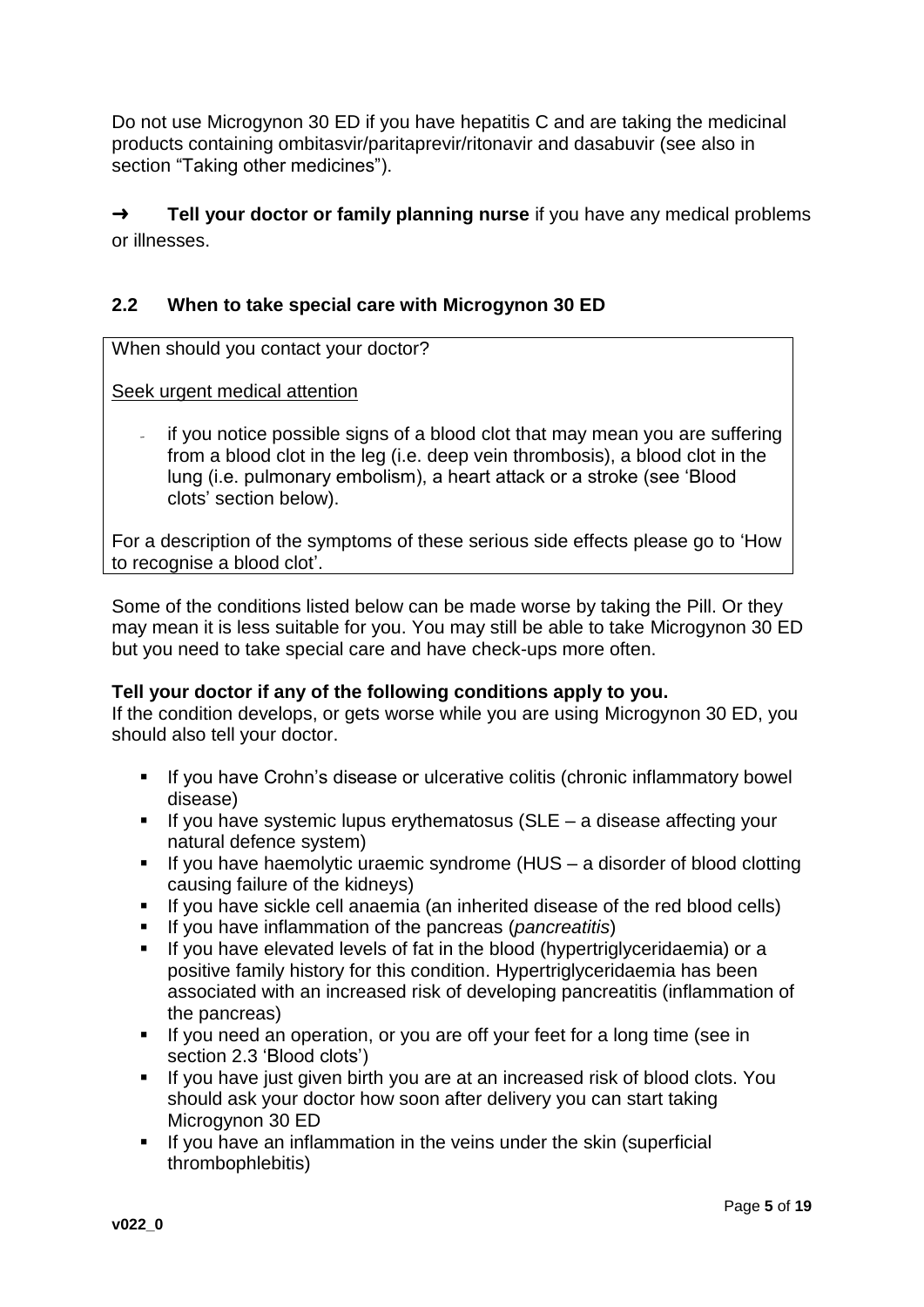- **If you have varicose veins**
- **If you have diabetes**
- If you or your close family have ever had problems with your heart, or circulation such as high blood pressure
- **If you or your close family have ever had problems with blood clotting**
- If you have the inherited disease called porphyria
- If you are overweight (*obese*)
- **If you have migraines**
- If you have any illness that worsened during pregnancy or previous use of the Pill (see section 4.2)

## **2.3 Blood clots**

Using a combined hormonal contraceptive such as Microgynon 30 ED increases your risk of developing a blood clot compared with not using one. In rare cases a blood clot can block vessels and cause serious problems.

Blood clots can develop:

- **in veins (referred to as a 'venous thrombosis', 'venous thromboembolism' or** VTE);
- in the arteries (referred to as an 'arterial thrombosis', 'arterial thromboembolism' or ATE).

Recovery from blood clots is not always complete. Rarely, there may be serious lasting effects or, very rarely, they may be fatal.

### **It is important to remember that the overall risk of having a harmful blood clot due to Microgynon 30 ED is small.**

## **HOW TO RECOGNISE A BLOOD CLOT**

Seek urgent medical attention if you notice any of the following signs or symptoms.

| Are you experiencing any of these signs? |                                                                                                                                                                                                                                                                                                          | What are you possibly<br>suffering from? |
|------------------------------------------|----------------------------------------------------------------------------------------------------------------------------------------------------------------------------------------------------------------------------------------------------------------------------------------------------------|------------------------------------------|
|                                          | swelling of one leg or along a vein in the leg or<br>foot especially when accompanied by:<br>• pain or tenderness in the leg which may be<br>felt only when standing or walking<br>• increased warmth in the affected leg<br>• change in colour of the skin on the leg e.g.<br>turning pale, red or blue | Deep vein thrombosis                     |
|                                          | sudden unexplained breathlessness or rapid<br>breathing<br>sudden cough without an obvious cause, which<br>may bring up blood<br>sharp chest pain which may increase with deep<br>breathing                                                                                                              | Pulmonary embolism                       |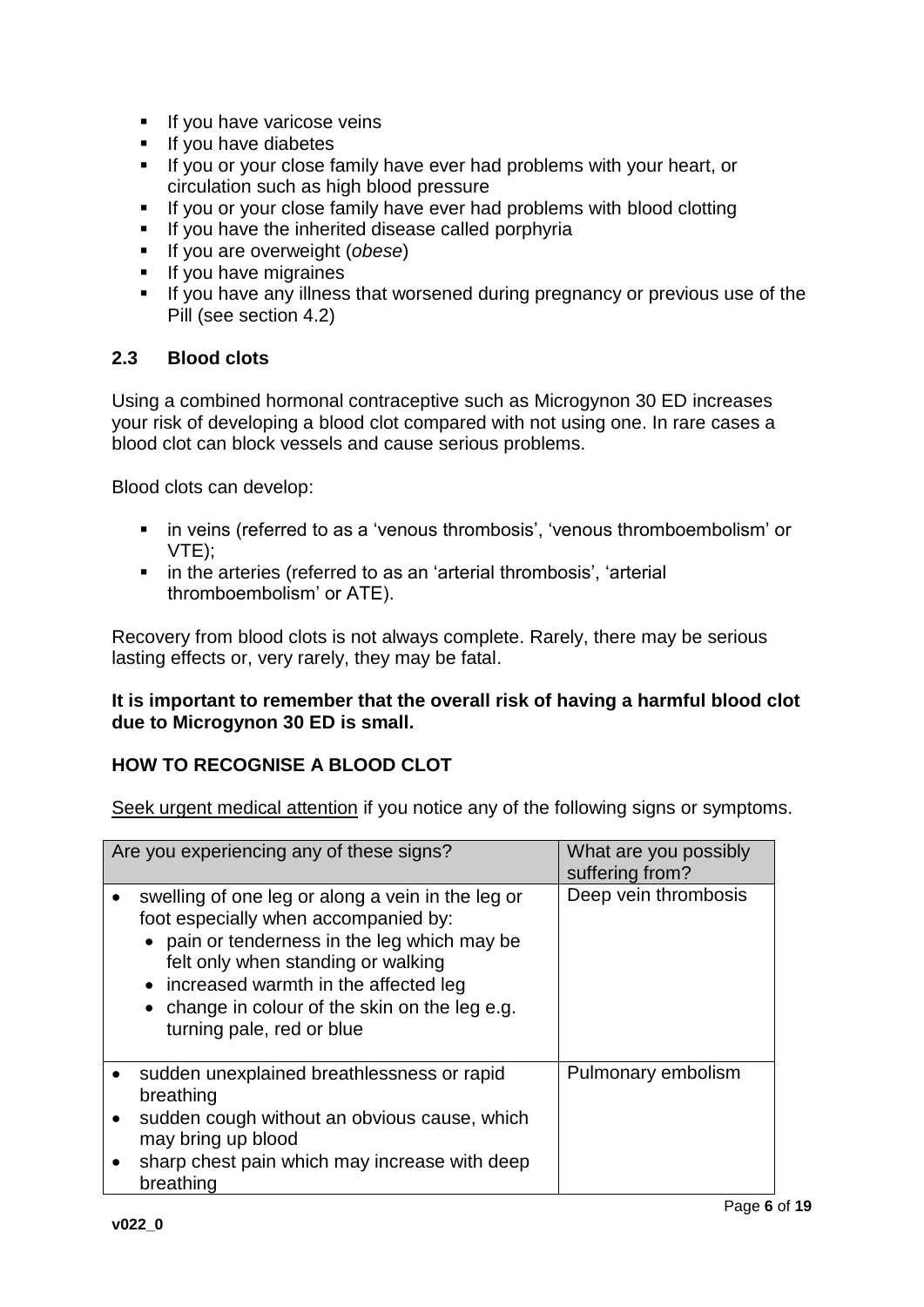| severe light headedness or dizziness<br>rapid or irregular heartbeat<br>severe pain in your stomach<br>If you are unsure, talk to a doctor as some of these<br>symptoms such as coughing or being short of breath<br>may be mistaken for a milder condition such as a<br>respiratory tract infection (e.g. a 'common cold').                                                                                                                                                                                                                                                                                |                                                    |
|-------------------------------------------------------------------------------------------------------------------------------------------------------------------------------------------------------------------------------------------------------------------------------------------------------------------------------------------------------------------------------------------------------------------------------------------------------------------------------------------------------------------------------------------------------------------------------------------------------------|----------------------------------------------------|
| Symptoms most commonly occur in one eye:<br>immediate loss of vision or<br>painless blurring of vision which can progress to<br>loss of vision                                                                                                                                                                                                                                                                                                                                                                                                                                                              | Retinal vein thrombosis<br>(blood clot in the eye) |
| chest pain, discomfort, pressure, heaviness<br>sensation of squeezing or fullness in the chest,<br>arm or below the breastbone<br>fullness, indigestion or choking feeling<br>upper body discomfort radiating to the back, jaw,<br>throat, arm and stomach<br>sweating, nausea, vomiting or dizziness<br>extreme weakness, anxiety, or shortness of<br>breath<br>rapid or irregular heartbeats                                                                                                                                                                                                              | <b>Heart attack</b>                                |
| sudden weakness or numbness of the face, arm<br>or leg, especially on one side of the body<br>sudden confusion, trouble speaking or<br>understanding<br>sudden trouble seeing in one or both eyes<br>sudden trouble walking, dizziness, loss of<br>balance or coordination<br>sudden, severe or prolonged headache with no<br>known cause<br>loss of consciousness or fainting with or without<br>seizure<br>Sometimes the symptoms of stroke can be brief with<br>an almost immediate and full recovery, but you<br>should still seek urgent medical attention as you may<br>be at risk of another stroke. | <b>Stroke</b>                                      |
| swelling and slight blue discolouration of an<br>extremity<br>severe pain in your stomach (acute abdomen)                                                                                                                                                                                                                                                                                                                                                                                                                                                                                                   | <b>Blood clots blocking</b><br>other blood vessels |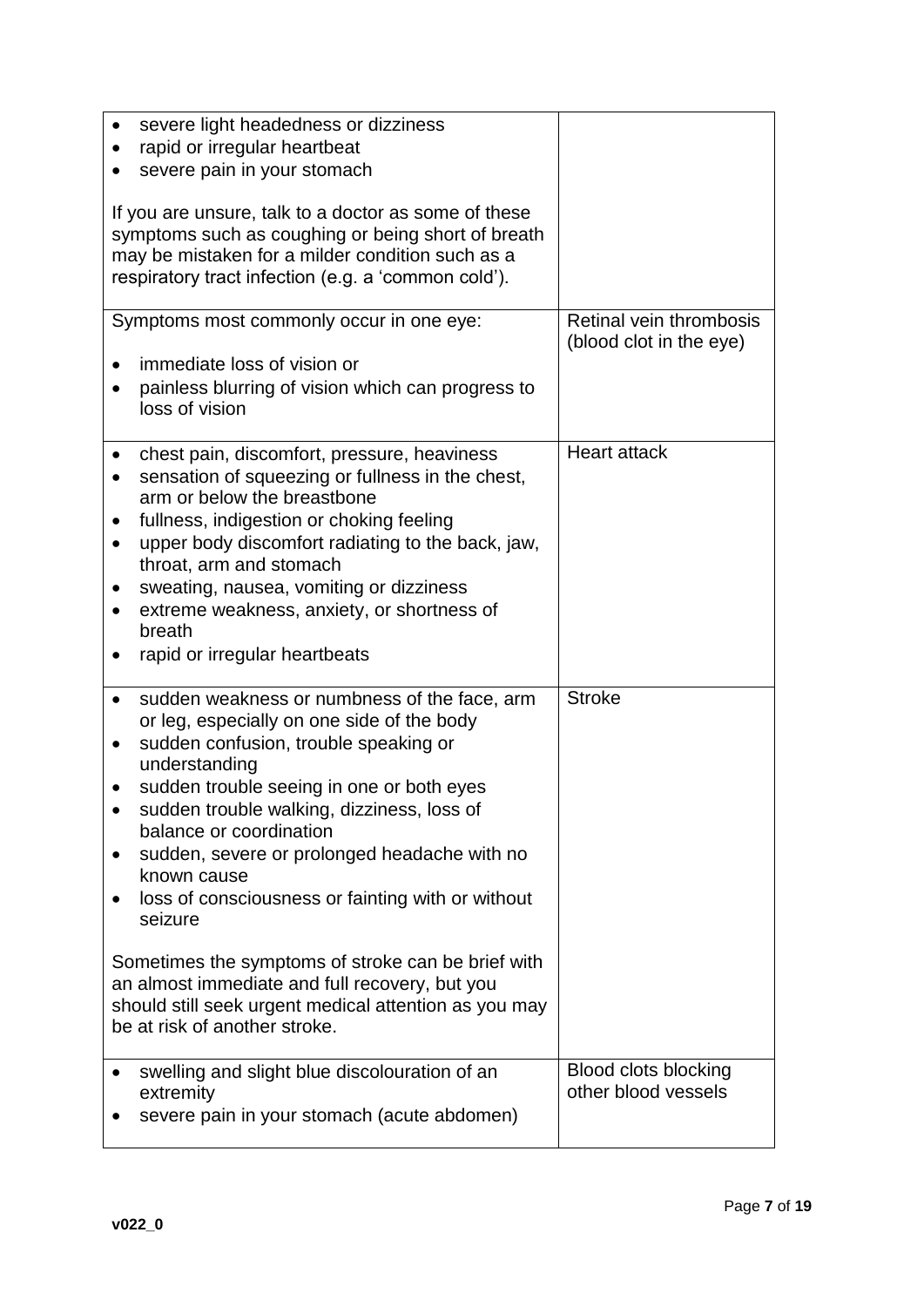## ➜ **See a doctor as soon as possible. Do not take any more Microgynon 30**

**ED** until your doctor says you can. Use another method of contraception, such as condoms, in the meantime.

### **BLOOD CLOTS IN A VEIN**

#### **What can happen if a blood clot forms in a vein?**

- The use of combined hormonal contraceptives has been connected with an increase in the risk of blood clots in the vein (venous thrombosis). However, these side effects are rare. Most frequently, they occur in the first year of use of a combined hormonal contraceptive.
- **If a blood clot forms in a vein in the leg or foot it can cause a deep vein** thrombosis (DVT).
- If a blood clot travels from the leg and lodges in the lung it can cause a pulmonary embolism.
- Very rarely a clot may form in a vein in another organ such as the eye (retinal vein thrombosis).

#### **When is the risk of developing a blood clot in a vein highest?**

The risk of developing a blood clot in a vein is highest during the first year of taking a combined hormonal contraceptive for the first time. The risk may also be higher if you restart taking a combined hormonal contraceptive (the same product or a different product) after a break of 4 weeks or more.

After the first year, the risk gets smaller but is always slightly higher than if you were not using a combined hormonal contraceptive.

When you stop Microgynon 30 ED your risk of a blood clot returns to normal within a few weeks.

#### **What is the risk of developing a blood clot?**

The risk depends on your natural risk of VTE and the type of combined hormonal contraceptive you are taking.

The overall risk of a blood clot in the leg or lung (DVT or PE) with Microgynon 30 ED is small.

- Out of 10,000 women who are not using any combined hormonal contraceptive and are not pregnant, about 2 will develop a blood clot in a year.
- Out of 10,000 women who are using a combined hormonal contraceptive that contains levonorgestrel, such as Microgynon 30 ED, about 5-7 will develop a blood clot in a year.
- The risk of having a blood clot will vary according to your personal medical history (see 'Factors that increase your risk of a blood clot in a vein' below).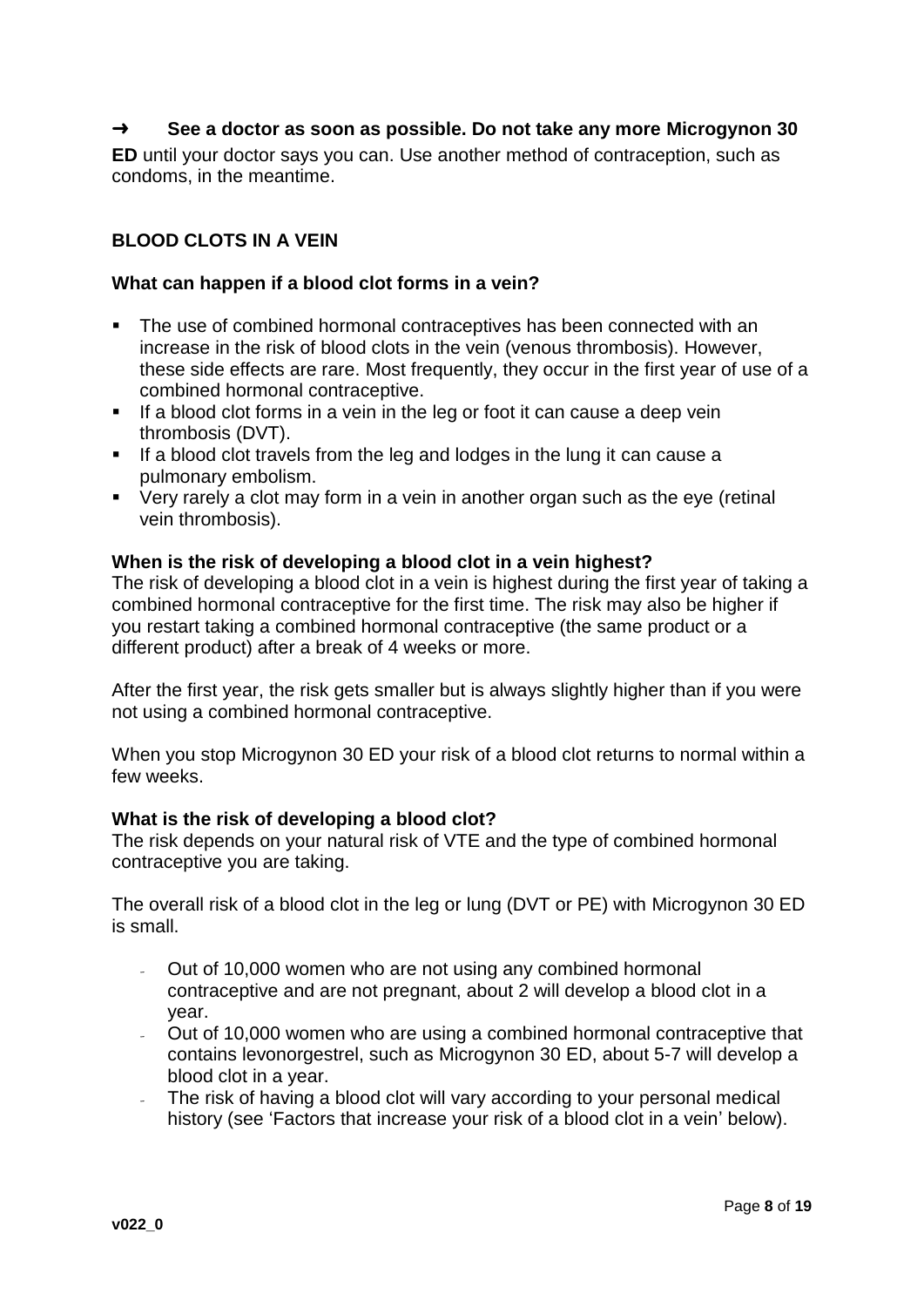|                                              | Risk of developing a<br>blood clot in a year |
|----------------------------------------------|----------------------------------------------|
| Women who are not using a combined           | About 2 out of 10,000                        |
| hormonal pill and are not pregnant           | women                                        |
| Women using a combined hormonal              | About 5-7 out of 10,000                      |
| contraceptive pill containing levonorgestrel | women                                        |
| Women using Microgynon 30 ED                 | About 5-7 out of 10,000<br>women             |

## **Factors that increase your risk of a blood clot in a vein**

The risk of a blood clot with Microgynon 30 ED is small but some conditions will increase the risk. Your risk is higher:

- $\blacksquare$  if you are very overweight (body mass index or BMI over 30kg/m<sup>2</sup>)
- **if one of your immediate family has had a blood clot in the leg, lung or other** organ at a young age (e.g. below the age of about 50). In this case you could have a hereditary blood clotting disorder
- **i** if you need to have an operation, or if you are off your feet for a long time because of an injury or illness, or you have your leg in a cast. The use of Microgynon 30 ED may need to be stopped several weeks before surgery or while you are less mobile. If you need to stop Microgynon 30 ED ask your doctor when you can start using it again.
- as you get older (particularly above about 35 years)
- $\blacksquare$  if you gave birth less than a few weeks ago.

The risk of developing a blood clot increases the more conditions you have.

Air travel (>4 hours) may temporarily increase your risk of a blood clot, particularly if you have some of the other factors listed.

It is important to tell your doctor if any of these conditions apply to you, even if you are unsure. Your doctor may decide that Microgynon 30 ED needs to be stopped.

If any of the above conditions change while you are using Microgynon 30 ED, for example a close family member experiences a thrombosis for no known reason, or you gain a lot of weight, tell your doctor.

### **BLOOD CLOTS IN AN ARTERY**

#### **What can happen if a blood clot forms in an artery?**

Like a blood clot in a vein, a clot in an artery can cause serious problems. For example, it can cause a heart attack or a stroke.

#### **Factors that increase your risk of a blood clot in an artery**

It is important to note that the risk of a heart attack or stroke from using Microgynon 30 ED is very small but can increase: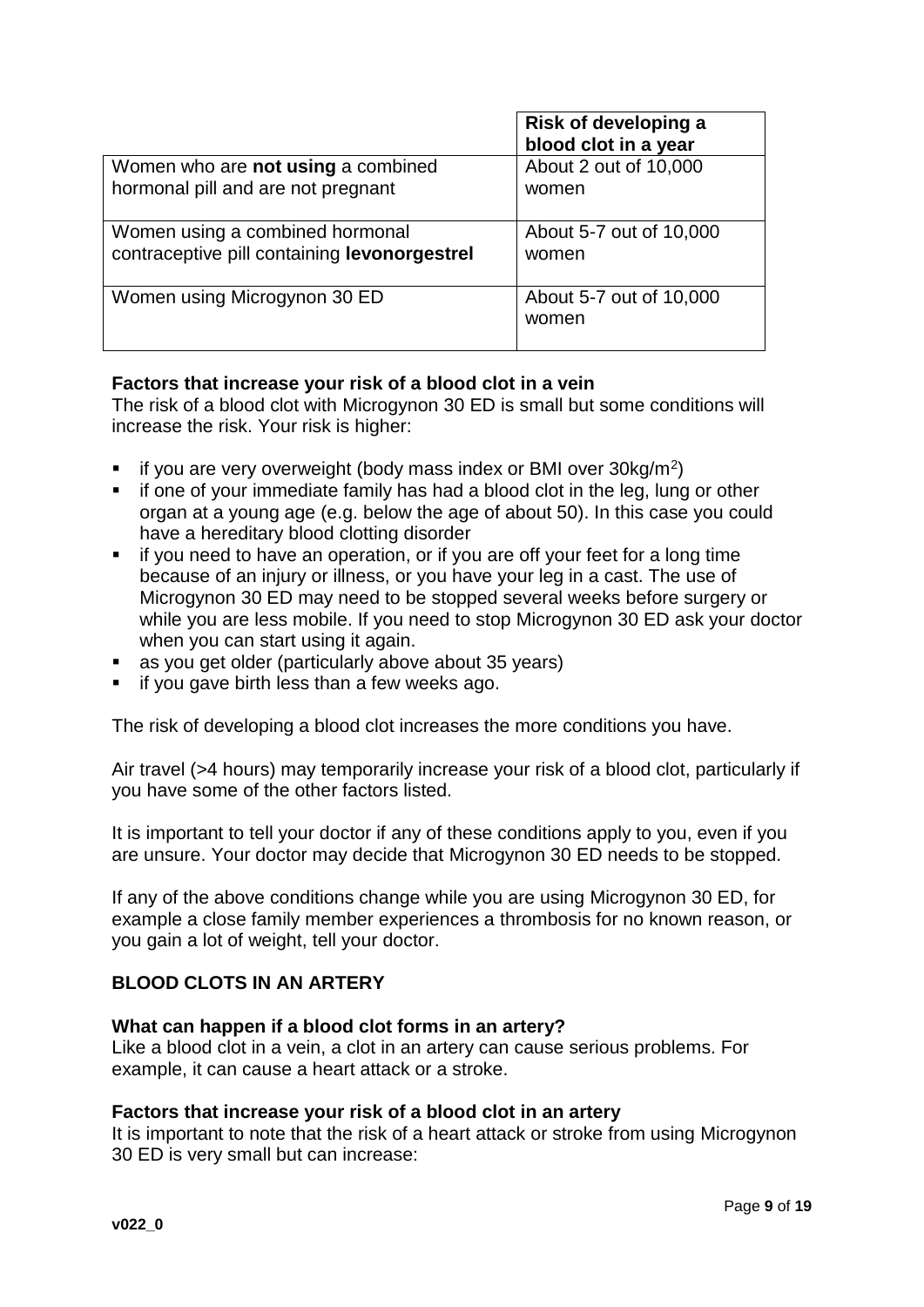- with increasing age (beyond about 35 years)
- **if you smoke**. When using a combined hormonal contraceptive like Microgynon 30 ED, you are advised to stop smoking. If you are unable to stop smoking and are older than 35 your doctor may advise you to use a different type of contraceptive
- **if you are overweight**
- **if you have high blood pressure**
- if a member of your immediate family has had a heart attack or stroke at a young age (less than about 50). In this case you could also have a higher risk of having a heart attack or stroke
- if you, or someone in your immediate family, have a high level of fat in the blood (cholesterol or triglycerides)
- **if you get migraines, especially migraines with aurally**
- if you have a problem with your heart (valve disorder, disturbance of the rhythm called atrial fibrillation)
- **if you have diabetes.**

If you have more than one of these conditions or if any of them are particularly severe the risk of developing a blood clot may be increased even more.

If any of the above conditions change while you are using Microgynon 30 ED, for example you start smoking, a close family member experiences a thrombosis for no known reason, or you gain a lot of weight, tell your doctor.

### **2.4 The Pill and cancer**

While high dose Pills reduce your risk of cancer of the ovary and womb if used in the long term, it is not clear whether lower dose Pills like Microgynon 30 ED also provide the same protective effects. However, it also seems that taking the Pill slightly increases your risk of **cancer of the cervix** – although this may be due to having sex without a condom, rather than the Pill. All women should have regular **smear tests**.

If you have **breast cancer,** or have had it in the past, you should not take the Pill. The Pill slightly increases your risk of breast cancer. This risk goes up the longer you're on the Pill, but returns to normal within about 10 years of stopping it. Because breast cancer is rare in women under the age of 40, the extra cases of breast cancer in current and recent Pill users is small. For example:

- Of 10,000 women who have **never taken the Pill**, about **16** will have breast cancer by the time they are 35 years old.
- Of 10,000 women who **take the Pill for 5 years in their early twenties**, about **17–18** will have breast cancer by the time they are 35 years old.
- Of 10,000 women who have **never taken the Pill**, about **100** will have breast cancer by the time they are 45 years old.
- Of 10,000 women who **take the Pill for 5 years in their early thirties**, about **110** will have breast cancer by the time they are 45 years old.

#### **Your risk of breast cancer is higher:**

- **i** if you have a close relative (mother, sister or grandmother) who has had breast cancer
- **if you are seriously overweight**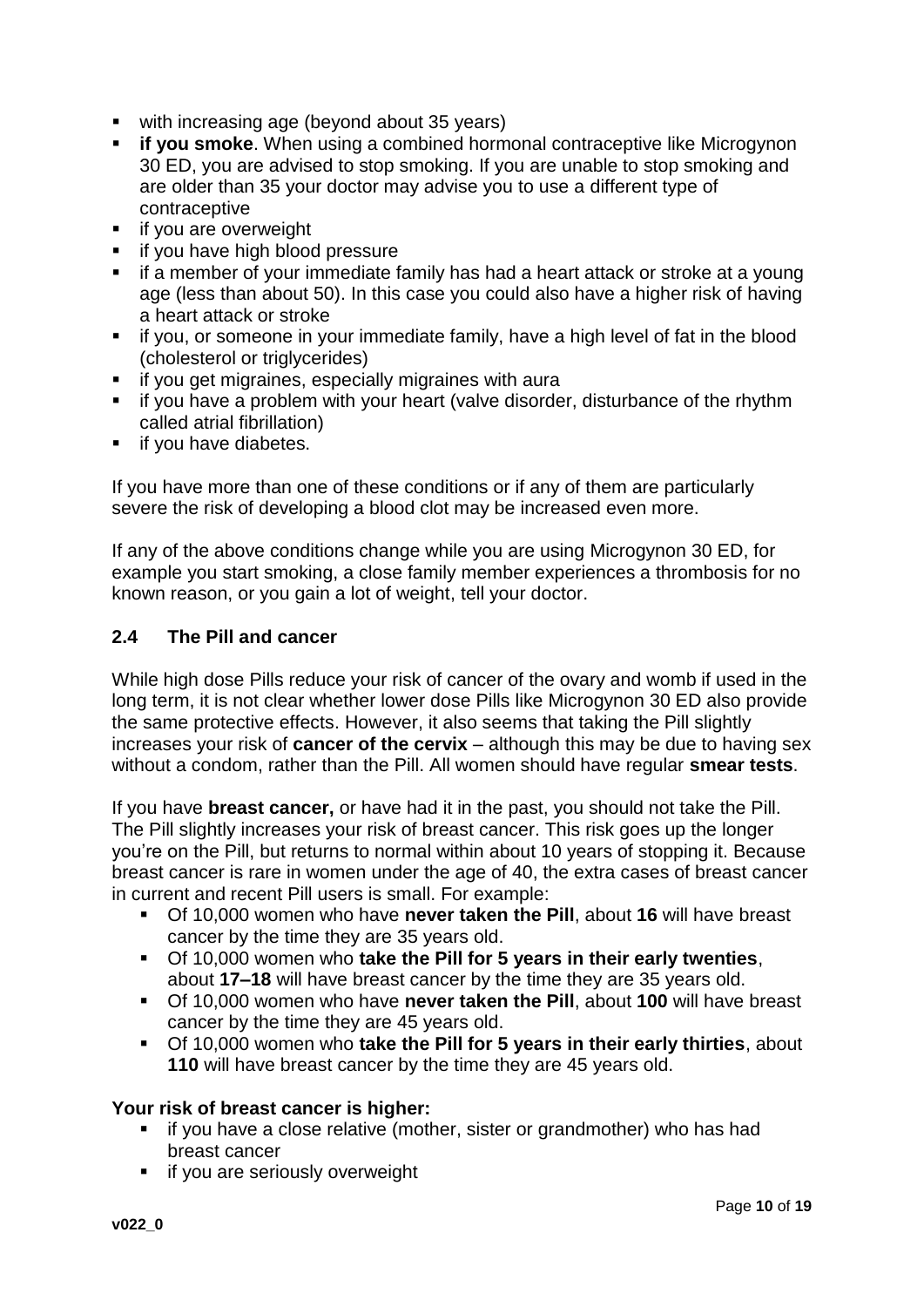# ➜ **See a doctor as soon as possible if you notice any changes in your**

**breasts**, such as dimpling of the skin, changes in the nipple or any lumps you can see or feel.

Taking the Pill has also been linked to liver diseases, such as jaundice and noncancer liver tumours, but this is rare. Very rarely, the Pill has also been linked with some forms of liver cancer in women who have taken it for a long time.

➜ **See a doctor as soon as possible if you get severe pain in your stomach, or yellow skin or eyes** (*jaundice*). You may need to stop taking Microgynon 30 ED.

## **2.5 Taking other medicines**

If you ever need to take another medicine at the same time as being on the Pill, always tell your doctor, pharmacist or dentist that you're taking Microgynon 30 ED. Also check the leaflets that come with all your medicines to see if they can be taken with hormonal contraceptives.

Some medicines can have an influence on the blood levels of Microgynon 30 ED and can stop it from working properly – for example:

- **some medicines used to treat epilepsy**
- **some medicines used to treat HIV and Hepatitis C Virus infections** (socalled protease inhibitors and non-nucleoside reverse transcriptase inhibitors)
- **griseofulvin** (an anti-fungal medicine)<br>**certain antibiotics**
- **certain antibiotics**
- **certain sedatives** (called *barbiturates*)
- **St. John's Wort** (a herbal remedy).

If you do need to take one of these medicines, Microgynon 30 ED may not be suitable for you or you may need to use extra contraception for a while. Your doctor, pharmacist or dentist can tell you if this is necessary and for how long.

**Microgynon 30 ED can also affect how well other medicines work.** Your doctor may need to adjust the dose of your other medicine.

In addition, Microgynon 30 ED can also interfere with the results of some blood tests, so always tell your doctor that you are taking Microgynon 30 ED if you have a blood test.

Do not use Microgynon 30 ED if you have hepatitis C and are taking the medicinal products containing ombitasvir/paritaprevir/ritonavir and dasabuvir as this may cause increases in liver function blood test results (increase in ALT liver enzyme). Your doctor will prescribe another type of contraceptive prior to start of the treatment with these medicinal products. Microgynon 30 ED can be restarted approximately 2 weeks after completion of this treatment. See section "Do not use Microgynon 30 ED".

# **2.6 Taking Microgynon 30 ED with food and drink**

There are no special instructions about food and drink while on Microgynon 30 ED.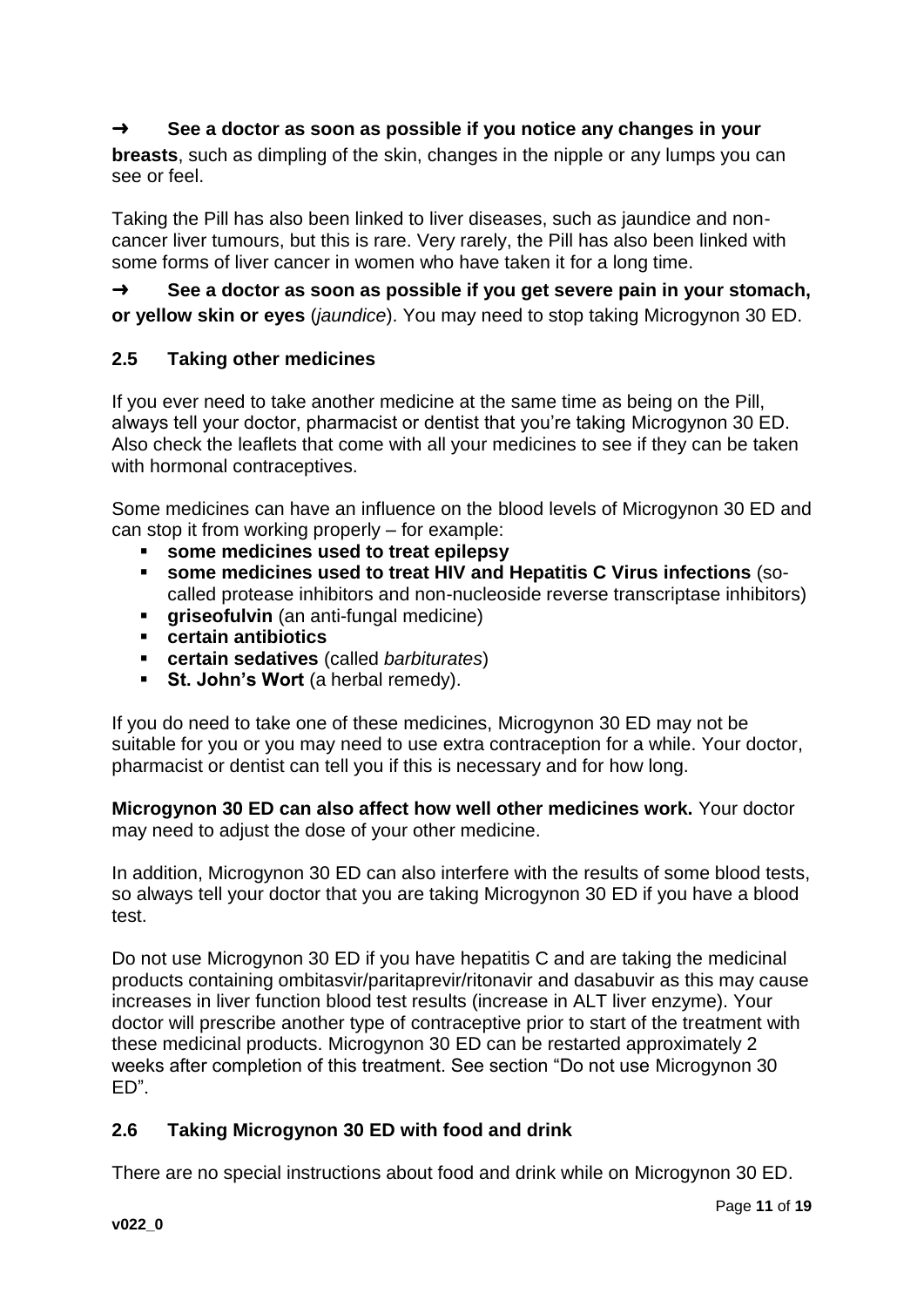## **2.7 Pregnancy and breast-feeding**

**Do not use Microgynon 30 ED** if you are pregnant. If you think you might be pregnant, do a pregnancy test to confirm that you are before you stop taking Microgynon 30 ED.

**If you are breast-feeding,** your doctor or family planning nurse may advise you not to take Microgynon 30 ED. They will be able to suggest alternative contraception. Breast-feeding may not stop you getting pregnant.

## **2.8 Driving and using machines**

Microgynon 30 ED has no known effect on the ability to drive or use machines.

#### **2.9 Microgynon 30 ED contains lactose and sucrose**

If you have been told by your doctor that you have intolerance to some sugars, contact your doctor before using Microgynon 30 ED.

# **3. Taking Microgynon 30 ED**

#### **3.1 How to take it**

To prevent pregnancy, always take Microgynon 30 ED as described below. Check with your doctor or family planning nurse if you are not sure.

This pack is designed to help you remember to take your pills. Your pack contains 3 foil memo strips with 3 sets of 7 self-adhesive strips showing the days of the week. Each foil memo strip contains 28 tablets: 21 small active tablets in 3 rows and 7 larger inactive tablets in the last row.

### **Take Microgynon 30 ED every day for 28 days**

- Find the set of self-adhesive strips. Each strip starts with a different day of the week. Peel off a strip that starts with your starting day.
- For instance, if you start the tablets on a Wednesday, use a strip that starts with 'Wed'.
- Stick the strip along the top of the foil memo-strip so that the first day is above the pill marked 'start'.
- You can now see on which day you have to take each tablet.
- Take your pill at the same time every day.
- Follow the direction of the arrows on the strip. Take one pill each day, until you have finished all 28 pills.
- Swallow each pill whole, with water if necessary. Do not chew the pill.

### **Then start your next strip**

Start taking your next strip of Microgynon 30 ED the next day. Do not leave a gap between packs.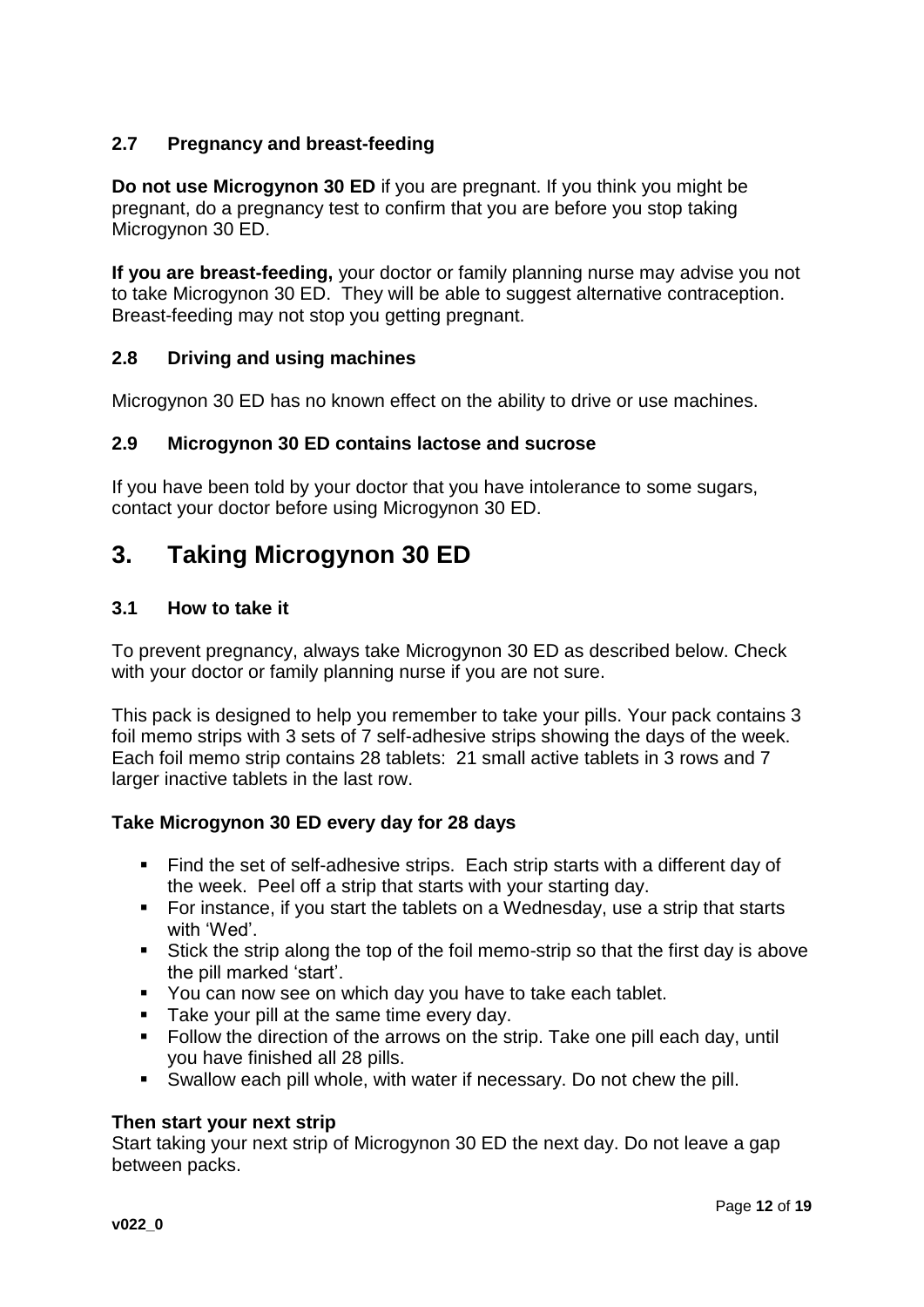As long as you take Microgynon 30 ED correctly, you will always start each new strip on the same day of the week.

## **3.2 Starting Microgynon 30 ED**

### **As a new user or starting the Pill again after a break**

It is best to take your first Microgynon 30 ED pill on the first day of your next period. By starting in this way, you will have contraceptive protection with your first pill.

### **Changing to Microgynon 30 ED from another contraceptive Pill**

- **If you are currently taking a 21-day Pill**: start Microgynon 30 ED the next day after the end of the previous strip. You will have contraceptive protection with your first pill. You will not have a bleed until after your first strip of Microgynon 30 ED.
- **If you are taking a 28-day Pill**: start taking Microgynon 30 ED the day after your last active pill. You will have contraceptive protection with your first pill. You will not have a bleed until after your first strip of Microgynon 30 ED.
- **Or, if you are taking a progestogen-only Pill** (POP or 'mini Pill'): start Microgynon 30 ED on the first day of bleeding, even if you have already taken the progestogen-only Pill for that day. You will have contraceptive cover straight away.

#### **Starting Microgynon 30 ED after a miscarriage or abortion**

If you have had a miscarriage or an abortion **during the first three months** of pregnancy, your doctor may tell you to start taking Microgynon 30 ED straight away. This means that you will have contraceptive protection with your first pill.

If you have had a miscarriage or an abortion **after the third month** of pregnancy, ask your doctor for advice. You may need to use extra contraception, such as condoms, for a short time.

### **Contraception after having a baby**

If you have just had a baby, your doctor may advise you that Microgynon 30 ED should be started 21 days after delivery provided that you are fully mobile. You do not have to wait for a period. You will need to use another method of contraception, such as a condom, until you start Microgynon 30 ED and for the first 7 days of pill taking.

### **3.3 A missed pill**

**If you are less than 12 hours late with an active pill**, take it straight away. Keep taking your pills at the usual time. This may mean taking two pills in one day. Don't worry – your contraceptive protection should not be reduced.

**If you are more than 12 hours late with an active pill**, or you have missed more than one active pill, your contraceptive protection may be reduced.

 **Take the most recently missed pill** as soon as you remember, even if it means taking two at once. Leave any earlier missed pills in the pack.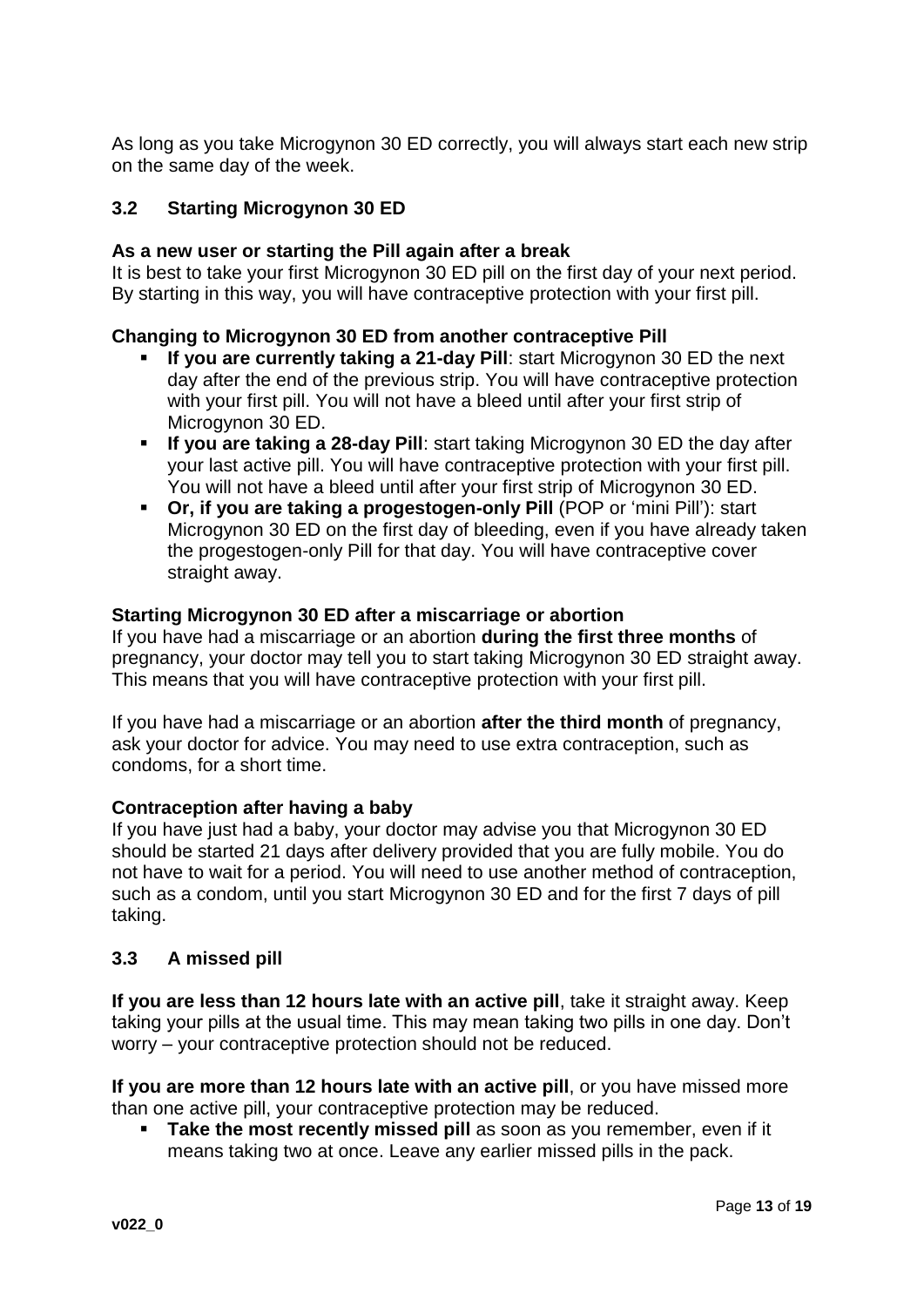- **Continue to take a pill every day for the next seven days** at your usual time.
- **If these 7 days run beyond the last active (small) tablet, finish taking the small** active tablets, throw away the large white inactive tablets and start a new pack of Microgynon 30 ED the next day. Start with the tablet marked 'start' and use the self-adhesive strips to help you to see on which day you have to take each tablet (see section 3.1, *How to take it*). If you have to miss the large white inactive tablets you may see some bleeding on the days you take the active pills, but do not worry. If you do not have a period after the second pack, you must talk to your doctor before you start the next pack.
- **Use extra contraception for the next seven days**, such as condoms.
- If you have missed one or more pills from the first week of your strip (days 1 to 7) and you had sex in that week, you could become pregnant. Contact your doctor, family planning nurse or pharmacist for advice as soon as possible. They may recommend you use emergency contraception.

**If you forget to take one of the large white inactive pills,** take it straight away. Keep taking your pills at the usual time. This may mean taking two pills in one day. Don't worry – your contraceptive protection should not be reduced.

**If you have missed any of the pills in a strip, and you do not bleed while taking the large white inactive pills, you may be pregnant. Contact your doctor or family planning clinic, or do a pregnancy test yourself.**

**If you start a new strip of pills late, you may not be protected from pregnancy.**  If you had sex in the last seven days, ask your doctor, family planning nurse or pharmacist for advice. You may need to consider emergency contraception. You should also use extra contraception, such as a condom, for seven days.

# **3.4 A lost pill**

If you lose an **active pill**,

**Either** take the last active pill of the strip in place of the lost pill. Then take all the other pills on their proper days. Your cycle will be one day shorter than normal, but your contraceptive protection won't be affected. After taking the large white inactive pills you will have a new starting day, one day earlier than before.

**Or** if you do not want to change the starting day of your cycle, take a pill from a spare strip. Then take all the other pills from your current strip as usual. You can then keep the opened spare strip in case you lose any more pills.

If you lose an **inactive pill**, don't worry, just continue taking the remaining tablets at the correct time. Your contraceptive protection won't be affected.

## **3.5 If you are sick or have diarrhoea**

If you are sick (*vomit*) or have very bad diarrhoea within 4 hours of taking the Pill, your body may not get its usual dose of hormones from that pill. If you are **better**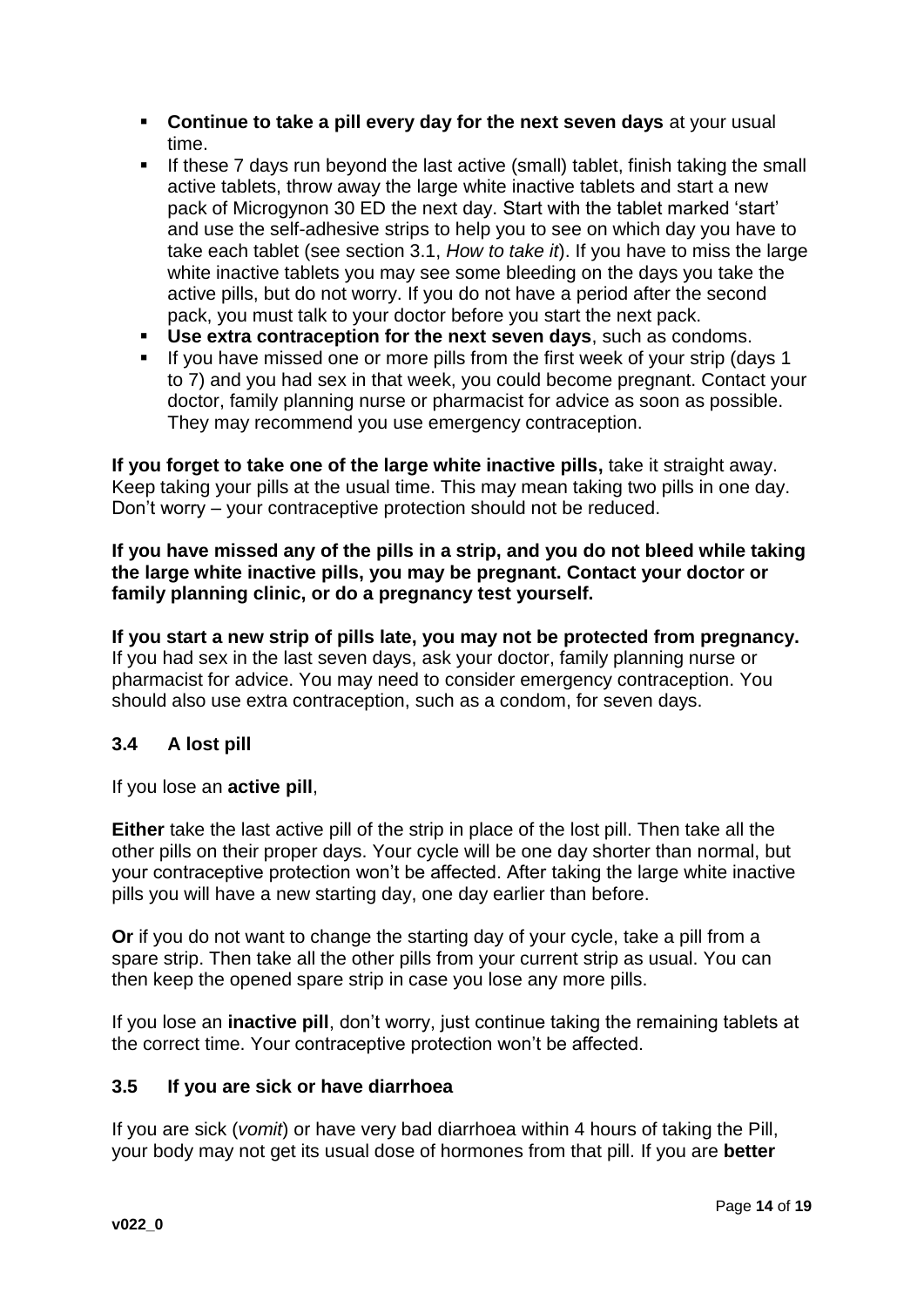**within 12 hours of taking Microgynon 30 ED**, follow the instructions in section 3.4 *A lost pill,* which describes how to take another pill.

If you are still sick or have diarrhoea **more than 12 hours after taking Microgynon 30 ED,** see section 3.3, *A missed pill*.

➜ **Talk to your doctor if your stomach upset carries on or gets worse**. He or she may recommend another form of contraception.

# **3.6 Missed a period – could you be pregnant?**

Occasionally, you may miss a withdrawal bleed. This could mean that you are pregnant, but that is very unlikely if you have taken your pills correctly. Start your next strip at the normal time. If you think that you might have put yourself at risk of pregnancy (for example, by missing pills or taking other medicines), or if you miss a second bleed, you should do a pregnancy test. You can buy these from the chemist or get a free test at your family planning clinic or doctors surgery. If you are pregnant, stop taking Microgynon 30 ED and see your doctor.

# **3.7 Taking more than one pill should not cause harm**

It is unlikely that taking more than one pill will do you any harm, but you may feel sick, vomit or have some vaginal bleeding. Even girls who have not yet started to menstruate but have accidentally taken this medicine may experience such bleeding. Talk to your doctor if you have any of these symptoms.

# **3.8 When you want to get pregnant**

If you are planning a baby, it's best to use another method of contraception after stopping Microgynon 30 ED until you have had a proper period. Your doctor or midwife relies on the date of your last natural period to tell you when your baby is due. However, it will not cause you or the baby any harm if you get pregnant straight away.

# **4. Possible side effects**

Like all medicines, Microgynon 30 ED can cause side effects, although not everybody gets them. If you get any side effect, particularly if severe and persistent, or have any change to your health that you think may be due to Microgynon 30 ED, please talk to your doctor.

An increased risk of blood clots in the veins (venous thromboembolism (VTE)) or blood clots in the arteries (arterial thromboembolism (ATE)) is present for all women using combined hormonal contraceptives. For more detailed information on the different risks from taking combined hormonal contraceptives please see section 2 "What you need to know before you use Microgynon 30 ED".

➜ **Tell your doctor, pharmacist or family planning nurse** if you are worried about any side effects which you think may be due to Microgynon 30 ED.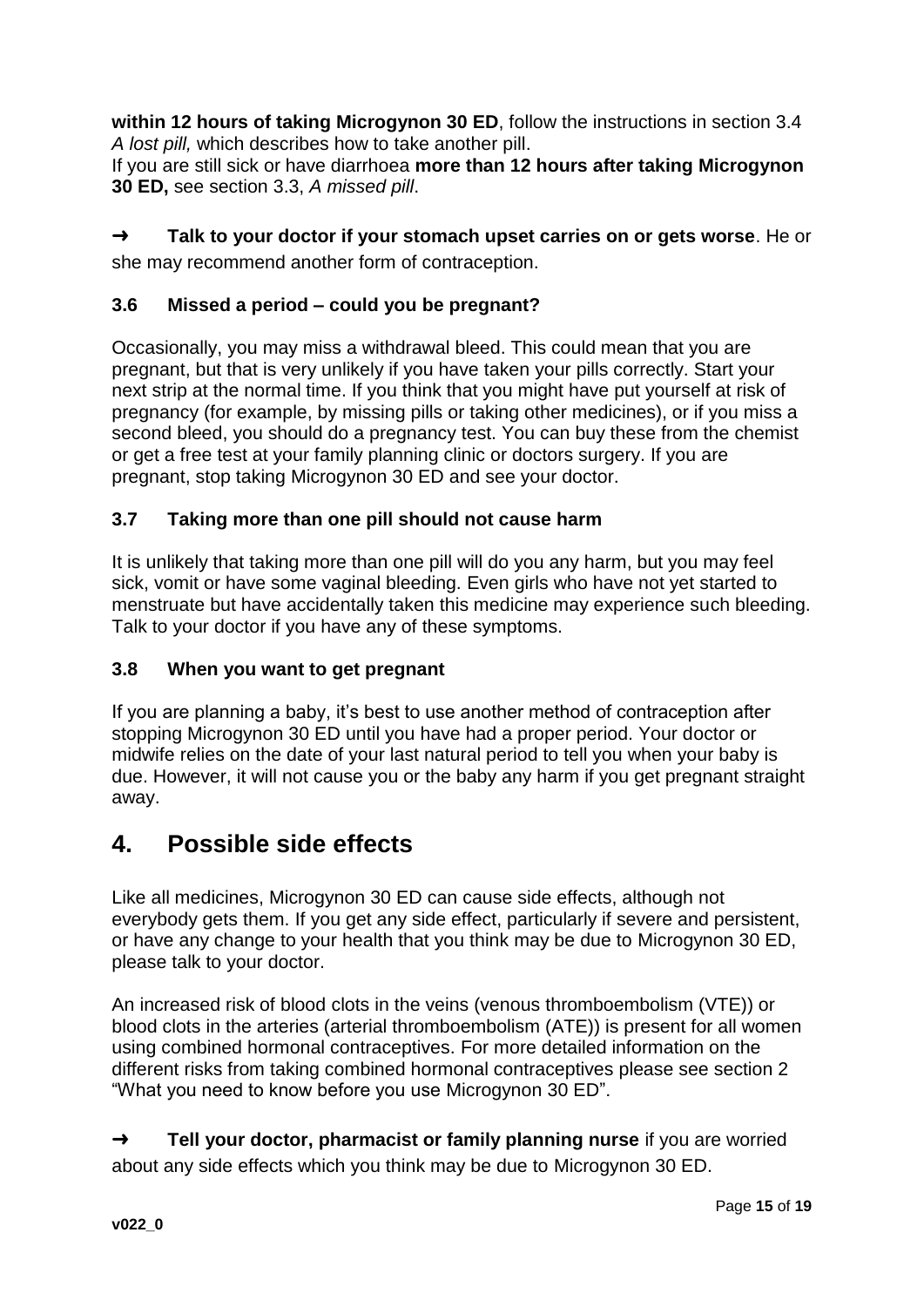## **4.1 Serious side effects – see a doctor straight away**

**Rare side effects** (between 1 and 10 in every 10,000 users may be affected)

- **harmful blood clots in a vein or artery for example:** 
	- $\circ$  in a leg or foot (i.e. DVT)
	- $\circ$  in a lung (i.e. PE)
	- o heart attack
	- o stroke
	- o mini-stroke or temporary stroke-like symptoms, known as a transient ischaemic attack (TIA)
	- o blood clots in the liver, stomach/intestine, kidneys or eye.

The chance of having a blood clot may be higher if you have any other conditions that increase this risk (see section 2 for more information on the conditions that increase risk for blood clots and the symptoms of a blood clot). **Signs of a blood clot** (see section 2.3 'Blood clots')

### **Signs of a severe allergic reaction or worsening of hereditary angioedema:**

- **swelling** of the **hands, face, lips, mouth, tongue or throat.** A swollen tongue/throat may lead to **difficulty swallowing and breathing**
- a red bumpy rash (*hives*) and itching.

### **Signs of breast cancer include:**

- **dimpling** of the skin
- **changes in the nipple**
- **any lumps** you can see or feel.

#### **Signs of cancer of the cervix include:**

- **vaginal discharge** that smells and/or contains blood
- unusual **vaginal bleeding**
- **pelvic pain**
- **painful sex.**

### **Signs of severe liver problems include:**

- severe **pain in your upper abdomen**
- **yellow skin or eyes** (*jaundice*)
- **inflammation of the liver** (*hepatitis*)
- your whole body starts **itching**.

## ➜ **If you think you may have any of these, see a doctor straight away**. You

may need to stop taking Microgynon 30 ED.

### **4.2 Less serious side effects**

### **Common side effects** (between 100 and 1000 in every 10,000 users may be affected)

- **Figure 1** feeling sick
- **stomach ache**
- **putting on weight**
- **headaches**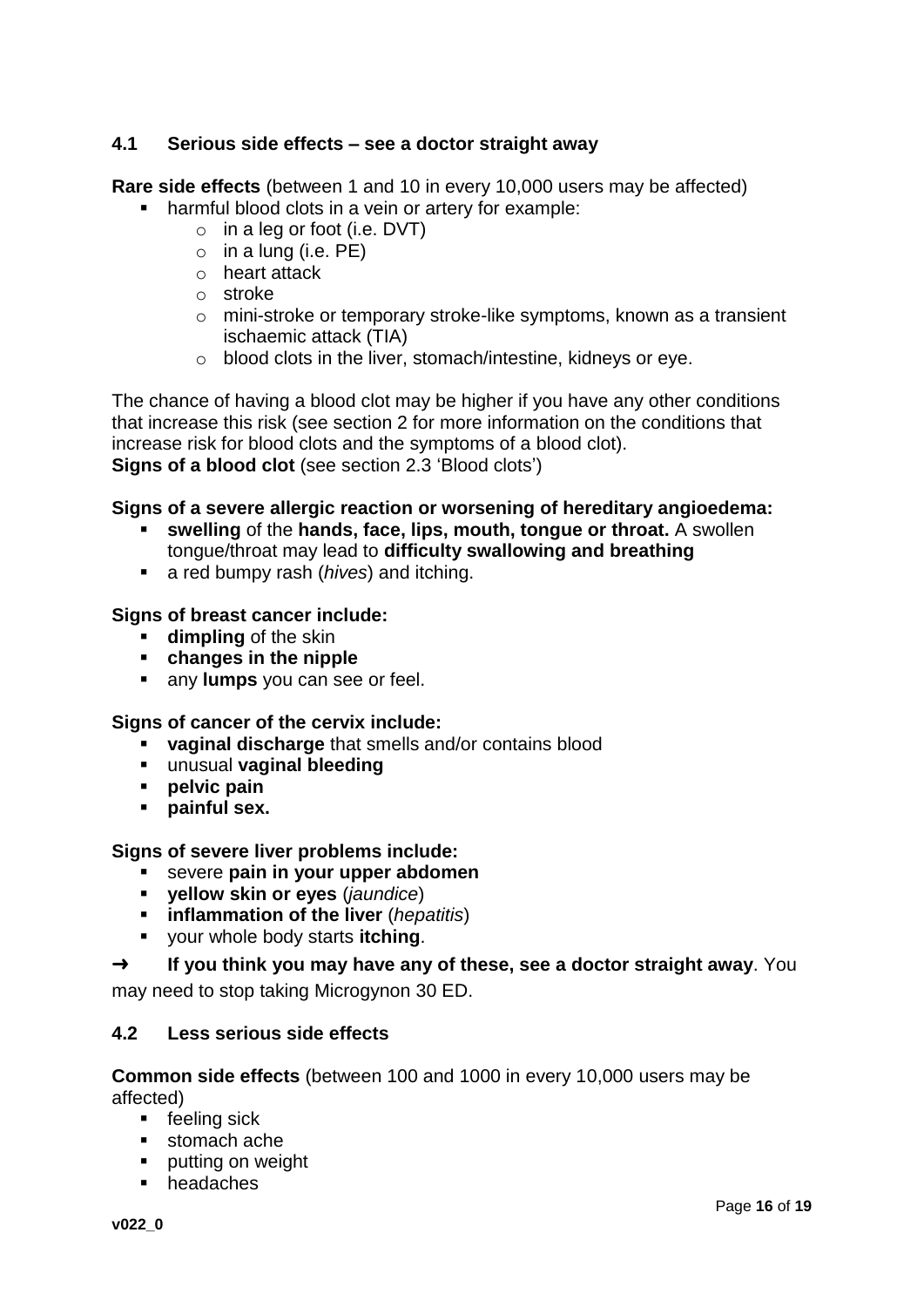- **depressive moods or mood swings**
- sore or painful breasts

**Uncommon side effects** (between 10 and 100 in every 10,000 users may be affected)

- **being sick and stomach upsets**
- **fluid retention**
- **nigraine**
- **If** loss of interest in sex
- **•** breast enlargement
- **skin rash, which may be itchy**

**Rare side effects** (between 1 and 10 in every 10,000 users may be affected)

- **poor tolerance of contact lenses**
- **If** losing weight
- **EXE** increase of interest in sex
- vaginal or breast discharge

## **Other side effects reported**

- **Bleeding and spotting between your periods** can sometimes occur for the first few months but this usually stops once your body has adjusted to Microgynon 30 ED. If it continues, becomes heavy or starts again, contact your doctor (see section 4.3).
- **Chloasma** (yellow brown patches on the skin). This may happen even if you have been using Microgynon 30 ED for a number of months. Chloasma may be reduced by avoiding too much sunlight and/or UV lamps
- Occurrence or deterioration of the movement disorder **chorea**
- **Crohn's disease** or **ulcerative colitis**
- **Conditions that may worsen during pregnancy or previous use of the Pill:**
	- **yellowing of the skin** (*jaundice*)
	- **persistent itching** (*pruritus*)
	- **kidney or liver problems**
	- **gall stones**
	- certain rare medical conditions such as **systemic lupus erythematosus**
	- **blister-like rash** (*herpes gestationis*) whilst pregnant
	- an inherited form of deafness (*otosclerosis*)
	- a personal or family history of a form of **sickle cell disease**
	- **swelling of body parts** (*hereditary angioedema*)
	- an inherited disease called **porphyria**
	- cancer of the cervix

➜ **Tell your doctor, pharmacist or family planning nurse** if you are worried about any side effects which you think may be due to Microgynon 30 ED. Also tell them if any existing conditions get worse while you are taking Microgynon 30 ED.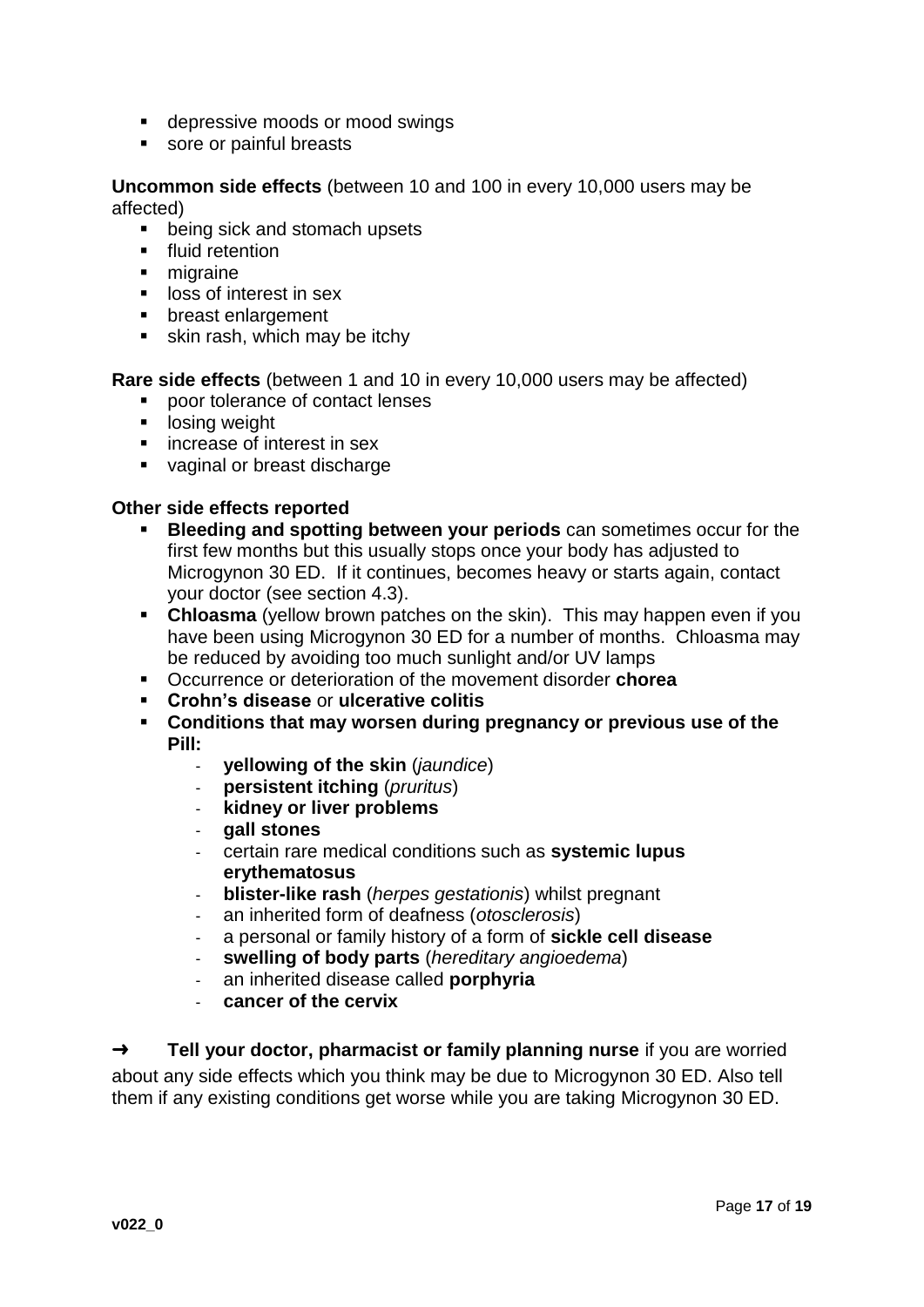# **4.3 Bleeding between periods should not last long**

A few women have a little unexpected bleeding or spotting while they are taking Microgynon 30 ED, especially during the first few months. Normally, this bleeding is nothing to worry about and will stop after a day or two. Keep taking Microgynon 30 ED as usual. The problem should disappear after the first few strips.

You may also have unexpected bleeding if you are not taking your pills regularly, so try to take your pill at the same time every day. Also, unexpected bleeding can sometimes be caused by other medicines.

**→ Make an appointment to see your doctor** if you get breakthrough bleeding or spotting that:

- carries on for more than the first few months
- starts after you've been taking Microgynon 30 ED for a while
- carries on even after you've stopped taking Microgynon 30 ED.

### **Reporting of side effects**

If you get any side effects, talk to your doctor, pharmacist or nurse. This includes any possible side effects not listed in this leaflet. You can also report side effects directly via the Yellow Card Scheme at: www.mhra.gov.uk/yellowcard.

By reporting side effects you can help provide more information on the safety of this medicine.

# **5. How to store Microgynon 30 ED**

Keep all medicines out of the sight and reach of children.

Do not use Microgynon 30 ED after the expiry date shown on the strip.

Do not throw away any medicines down a drain or into a bin. Ask your pharmacist what to do with any medicines you do not want. This will help to protect the environment.

# **6. What is in Microgynon 30 ED and who makes it**

### **What is in Microgynon 30 ED**

Each box of Microgynon 30 ED contains three strips of 28 tablets, and each strip of tablets has its own set of 7 self-adhesive strips showing the days of the week.

Each strip of Microgynon 30 ED contains 21 beige sugar-coated tablets containing 150 micrograms of the progestogen levonorgestrel and 30 micrograms of the oestrogen ethinylestradiol and 7 larger, white, inactive tablets.